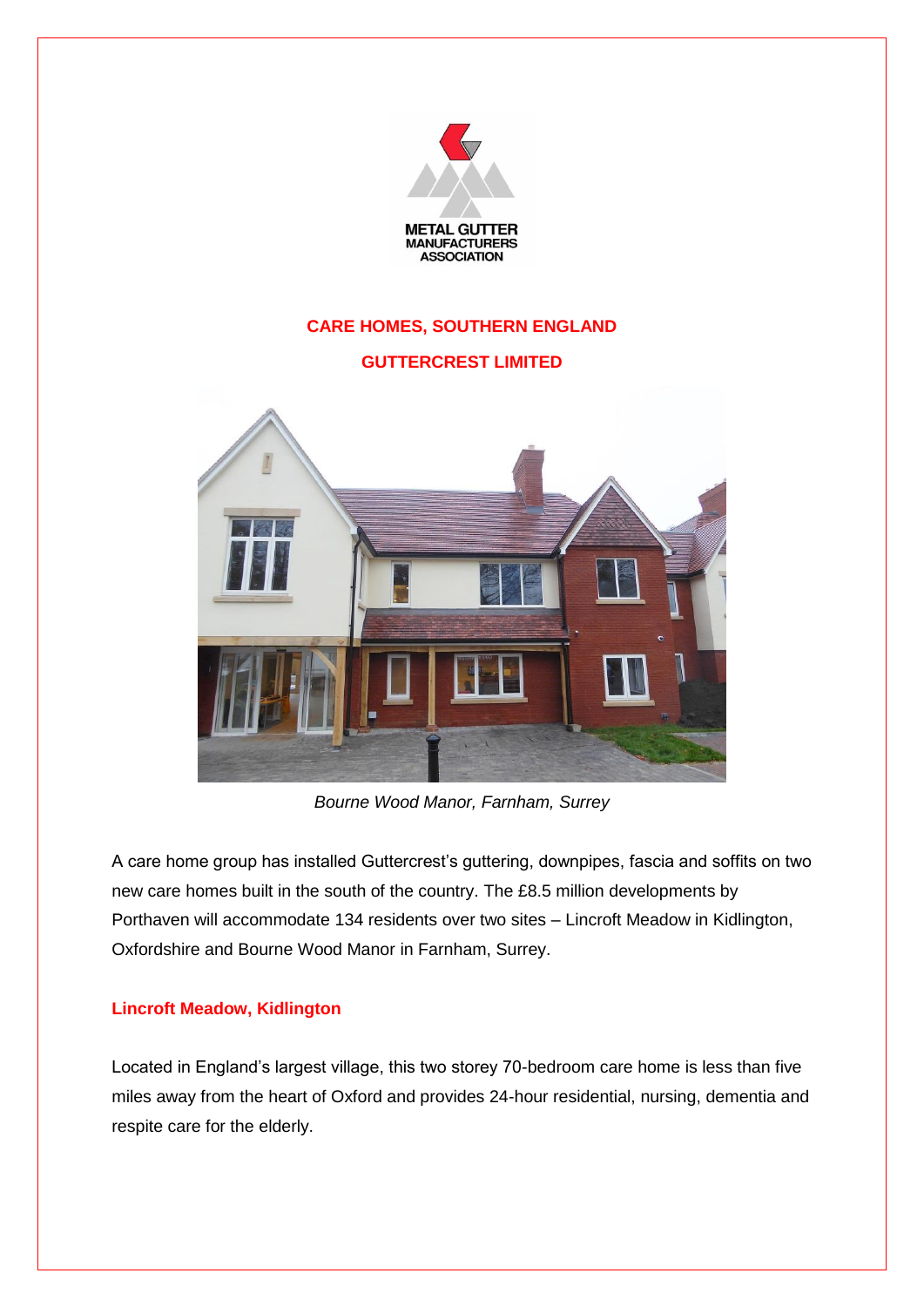Designed by architects Condy Lofthouse, the building provides 3,596 square metres of space for residents and staff on a 7,100 square metres site.

Supplied by Guttercrest and installed by OHS, aluminium moulded ogee guttering MOG3 150 x 100 and RW2 (76 dia.) rainwater downpipes combine to create an effective and stylish rainwater disposal system. They are finished in a white RAL 9010 PPC coating. The design of the moulded ogee gutters is inspired by nineteenth century cast iron gutters; extruded in 3mm aluminium they are very strong, lightweight, easy to install and maintain.

Guttercrest also supplied a series of arrowhead soffits to integrate with the design of the building. Made up of a series of interlocking cassette panels with a secret fix, they can be run perpendicular or parallel to the building and are produced in standard and bespoke sizes.



*Lincroft Meadow, Kidlington*

## **Bourne Wood Manor, Farnham, Surrey**

Newly opened Bourne Wood Manor is located in the market town of Farnham, close to the Surrey/Hampshire border. Providing 24-hour residential, nursing and dementia care to elderly residents with the same facilities as those in Lincroft Meadow.

Also designed by Condy Lofthouse and with a site area of 4,530 square metres, the twostorey care home offers 64 individual homes for its residents.